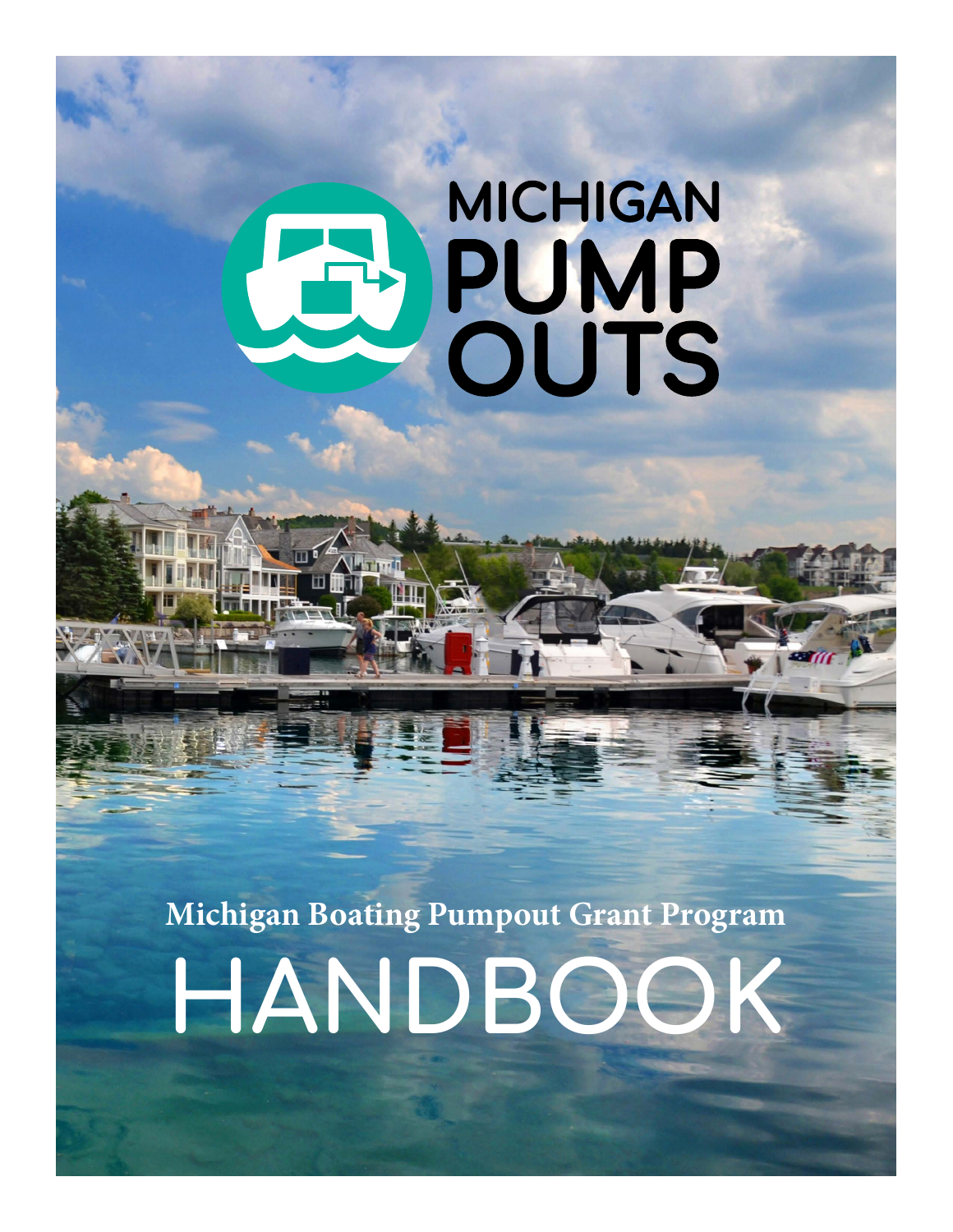#### **Michigan Department of Natural Resources Mission Statement**

*The Michigan Department of Natural Resources is committed to the conservation, protection, management, use and enjoyment of the State's natural resources for current and future generations.*

The Michigan Department of Natural Resources (DNR) provides equal opportunities for employment and access to Michigan's natural resources. Both State and Federal laws prohibit discrimination on the basis of race, color, national origin, religion, disability, age, sex, height, weight or marital status under the U.S. Civil Rights Acts of 1964 as amended, 1976 MI PA 453, 1976 MI PA 220, Title V of the Rehabilitation Act of 1973 as amended, and the 1990 Americans with Disabilities Act, as amended.

If you believe that you have been discriminated against in any program, activity, or facility, or if you desire additional information, please write: Human Resources, Michigan Department of Natural Resources, PO Box 30028, Lansing MI 48909-7528, or Michigan Department of Civil Rights, Cadillac Place, 3054 West Grand Blvd, Suite 3-600, Detroit, MI 48202, or Division of Federal Assistance, U.S. Fish and Wildlife Service, 4401 North Fairfax Drive, Mail Stop MBSP-4020, Arlington, VA 22203.

For information or assistance on this publication:

Telephone: 517-248-7268 (517-28-GRANT) | On the web at [www.michigan.gov/dnr-grants](http://www.michigan.gov/dnr-grants)

This publication is available in alternative formats upon request.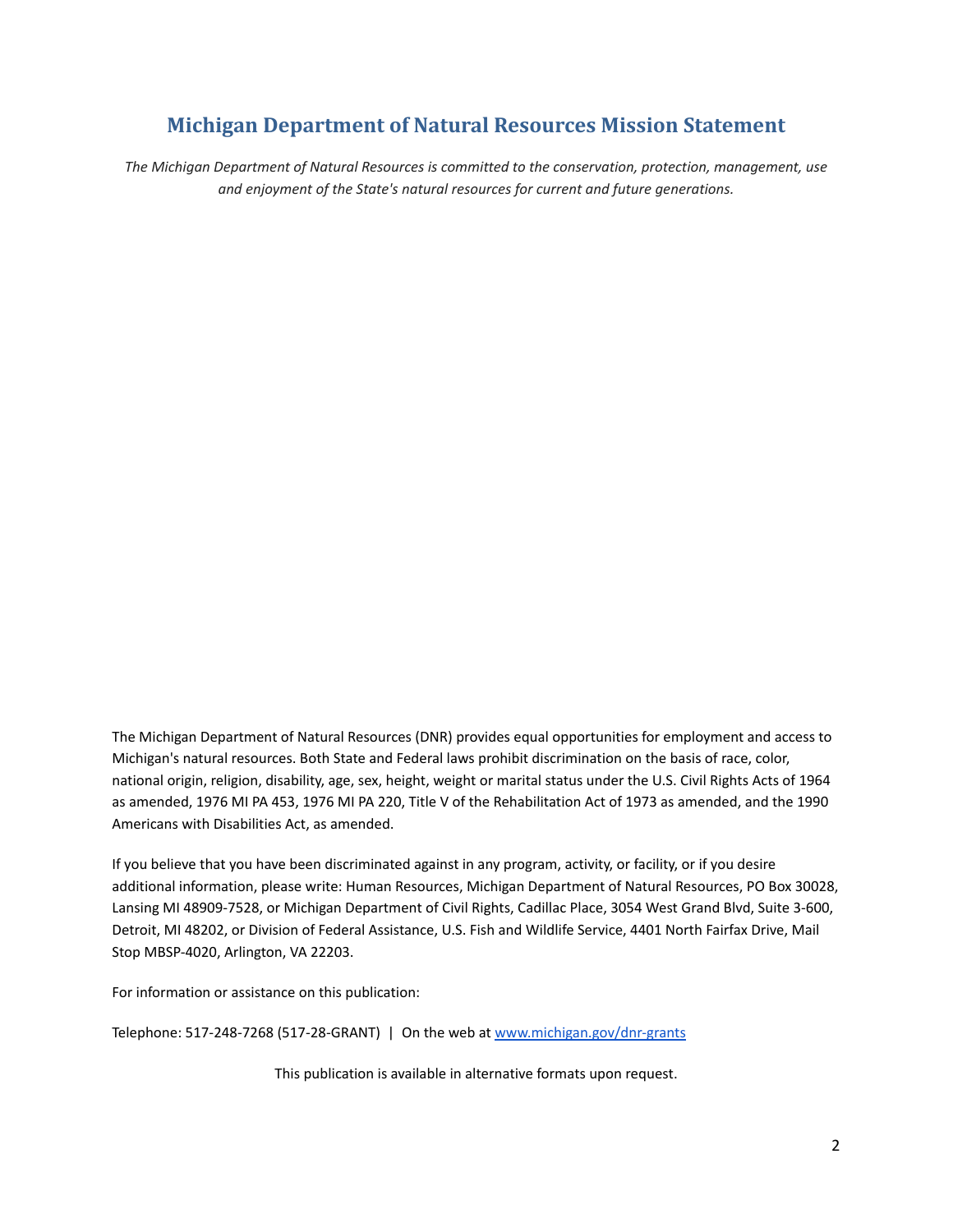### **Table of Contents**

| Introduction                                                | 4 |
|-------------------------------------------------------------|---|
| Program Requirements                                        | 4 |
| Eligibility                                                 | 5 |
| <b>Application Process</b>                                  | 6 |
| <b>Evaluation Criteria</b>                                  | 7 |
| Example: How to Fill Out the Estimated Project Budget Sheet | 8 |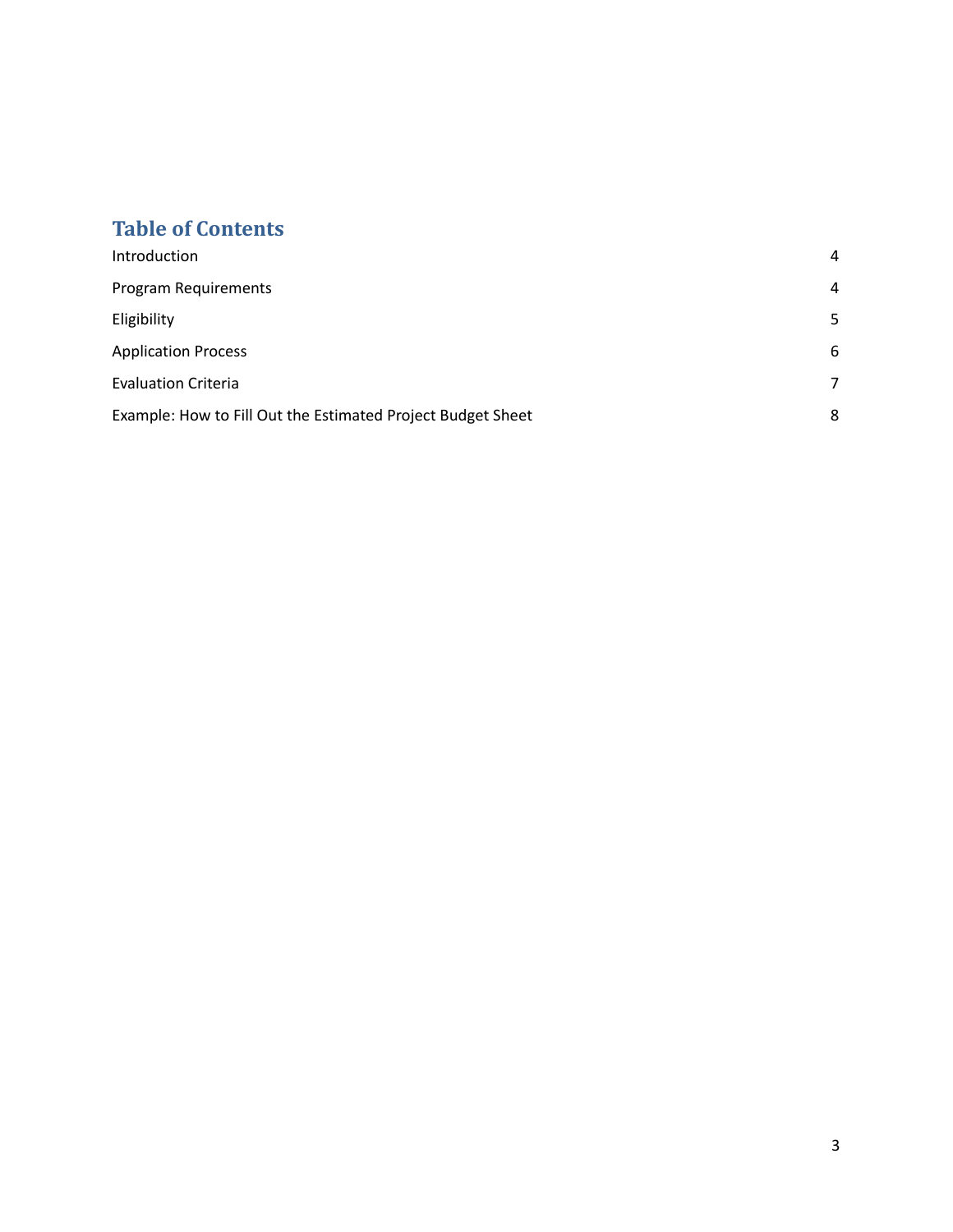#### <span id="page-3-0"></span>**Introduction**

Public and private marinas have the opportunity to secure new pumpout and dump stations or upgrade their existing facilities thanks to the Michigan Boating Pumpout Grant Program, a federally subsidized, grant-in-aid program. This program was created through enactment of the Federal Clean Vessel Act (Public Law 102-587, Subtitle F) of 1992, and is administered by the U.S. Fish and Wildlife Service (USFWS) through state agencies. The act authorized the USFWS to make grants to states to construct/renovate pumpouts and dump stations and for implementing associated education programs.

The grant funding for the Michigan Boating Pumpout Grant Program comes from the Sport Fish Restoration account of the Aquatic Resources Trust Fund, commonly known as the Wallop-Breaux Fund. In conjunction with the grant program, participating coastal states conduct a comprehensive survey and plan to determine existing capabilities of recreational boating facilities for marina sewage waste disposal. It also provides information needed to evaluate current and projected market needs in order to upgrade and expand availability of pumpouts and dump stations.

All pumpouts and dump stations provided for under the Michigan Boating Pumpout Grant Program are available for public use. A list of all marinas that have received grants for the installation of pumpouts or dump stations is available by contacting the Michigan Department of Natural Resources.

#### <span id="page-3-1"></span>**Program Requirements**

- Grant limits
	- o Varies by scope of project. Total available funding is approximately \$200,000 annually.
	- $\circ$  Grants are funded up to 75% of the eligible project cost with a 25% match provided by the marina. Grants can be used for the cost of a pumpout, holding tank, and minor installation costs (e.g., plumbing and electrical), and for maintenance, education/outreach, and any other eligible activities. See more details below under "Eligibility."
	- $\circ$  Any facility accepting grants must make pumpouts available to the public at a maximum charge of \$5 per pumpout.
- Match requirements
	- $\circ$  Upon federal approval, a grant agreement between the state of Michigan and the marina will be signed, reflecting 75% of the total costs provided by the pumpout grant and 25% of remaining costs provided by the marina. The matching funds provided by the marina can be either through cash or "in-kind" services such as labor. In-kind services must be documented through, for example, timesheets.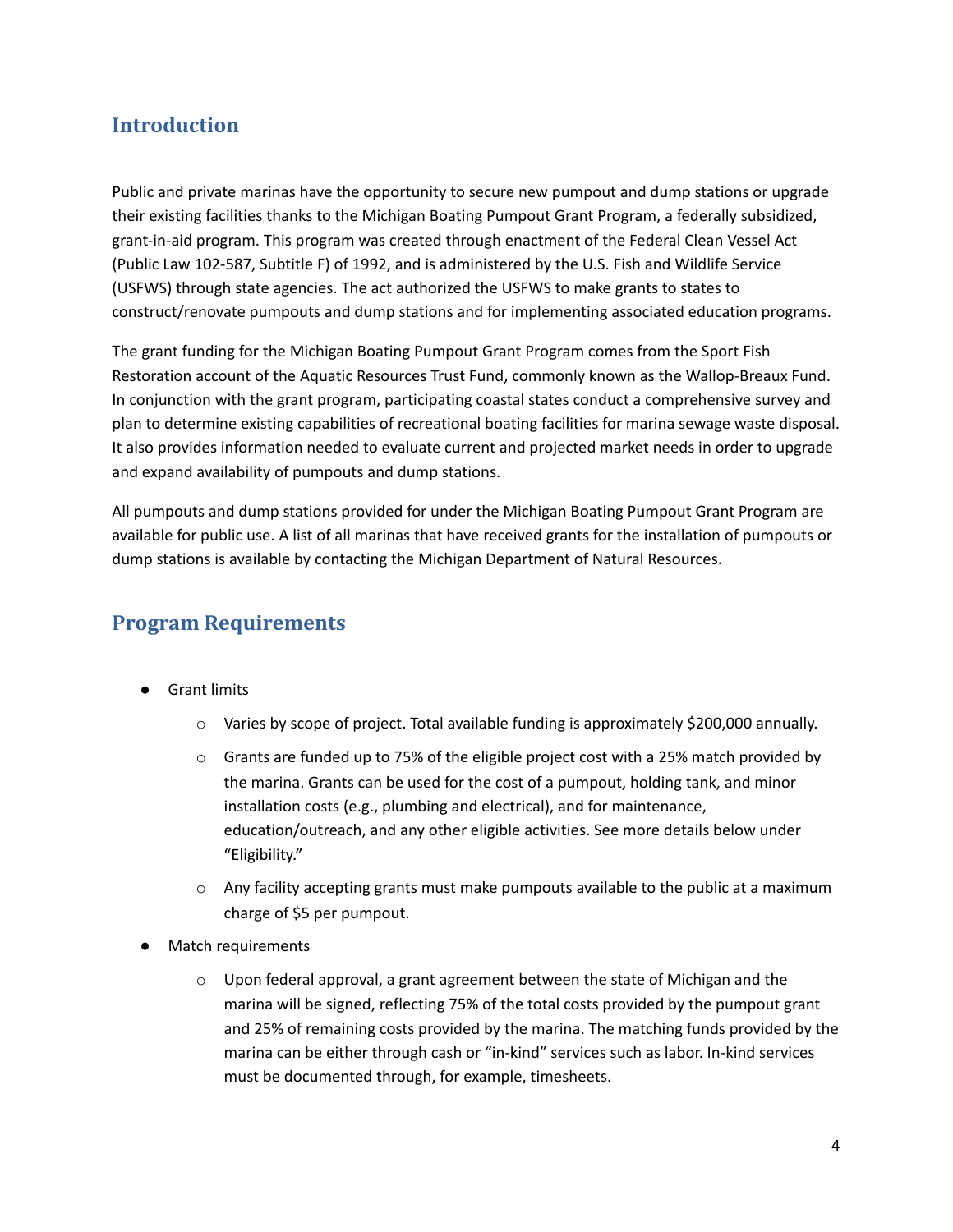o For calculating the match, see below, "Example: How to Fill Out the Estimated Project Budget Sheet."

#### <span id="page-4-0"></span>**Eligibility**

Both private and public boating facilities are eligible for grant funds as long as they are open to the public. Eligible projects primarily include dump stations, additional pumpouts at large boating facilities, pumpouts for mooring facilities with a minimum of 15 slips, and upgrading of older pumpout systems.

Example of projects include:

- $\circ$  Construction, renovation, operation, and maintenance of pumpout and dump stations including floating restrooms used solely by boaters.
- $\circ$  Education/information programs to educate/inform recreational boaters about environmental pollution resulting from sewage discharges from vessels.
- $\circ$  Activities involved with holding, transporting, and getting sewage treatment facilities to accept sewage.

Examples of eligible costs include

- $\circ$  Engineering, up to 30% of the total project cost (can be incurred up to a year prior to the project period start date, which is the date that a grant contract between State of Michigan and the marina is fully executed)
- $\circ$  Administrative costs (can be incurred up to a year prior to the project period start date, which is the date that a grant contract between State of Michigan and the marina is fully executed)
- o Permitting
- o Cost of pumpout and dump station equipment
- o Cost of forward lift station, if needed
- o Cost of grinder pump, if needed
- o Reduced pressure backflow prevention device
- o Some shore works, determined by project
- $\circ$  Cost for new or renovated float or part of float, also if shared with fuel dock
- o A limited amount for piles and pile driving, determined by project
- o PVC piping for pumpout/dump station to holding tank or sewer hook-up
- o Plumbing costs to hook-up facility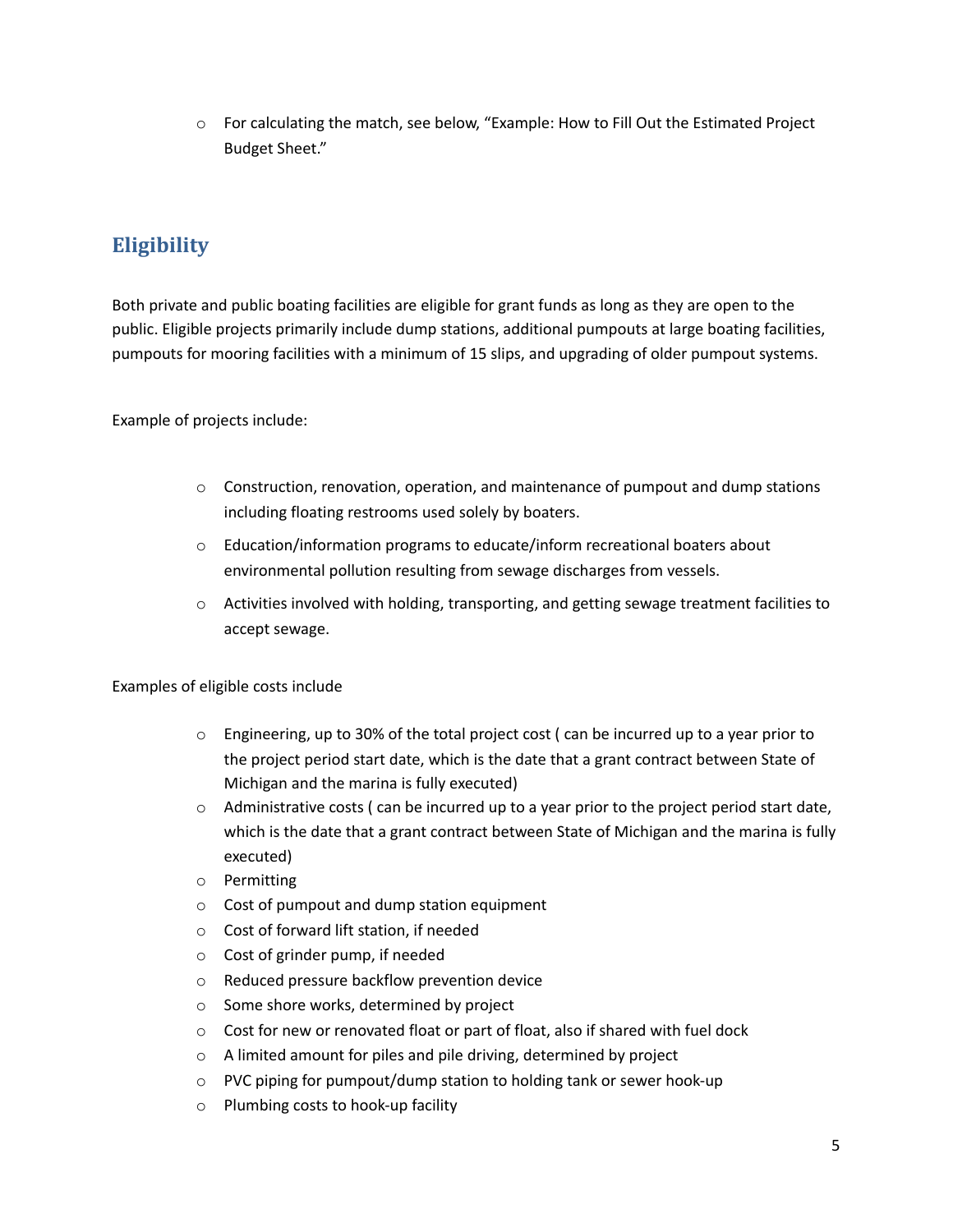- o Cost to run non-potable water for dump station use
- o Sewer hook-up costs
- o Electrical wiring and supplies needed to power pumpout and lighting
- o Labor to install and maintain equipment, plumbing, and electrical
- $\circ$  Costs necessary to allow municipal sewage treatment plants to accept boat-generated sewage
- $\circ$  Signage providing use instructions and information about the facility, such as hours of operation, seasonal closures, etc.
- $\circ$  Improving or upgrading an existing pumpout system. Examples include: installing a larger holding tank or adding a forward lift station
- $\circ$  Maintenance and operation for the period of the grant (usable life of equipment or 10 years, whichever is longer)
- o Sales tax on equipment purchased
- o Shipping costs for pumpout equipment
- o Other costs as approved

Examples of ineligible costs include:

- o Activities that do not provide public benefit
- o Legal fees
- o Onsite sewage treatment plants
- o Enforcement activities
- o Construction/renovation of upland restroom facilities
- o All costs incurred prior to entering into a contract with the state of Michigan

#### <span id="page-5-0"></span>**Application Process**

Applications are typically accepted in the spring and the fall of each year. The application packet should contain the following items:

- o Michigan Boating Pumpout Grant Program [Application](https://www.michiganseagrant.org/michiganpumpouts/marina-operators/) Form PR 1935
- $\circ$  Copies of supplier or contractor estimates showing the cost of each component of the project. If doing work yourself, include a breakdown of materials and labor costs on a separate sheet of paper. Written bids/quotes on cost of pumpout equipment and installation costs are required as follows:
	- For projects with a total cost up to \$50,000, applicants should provide three quotes. At least one quote is required; justification must be provided if less than three quotes are submitted.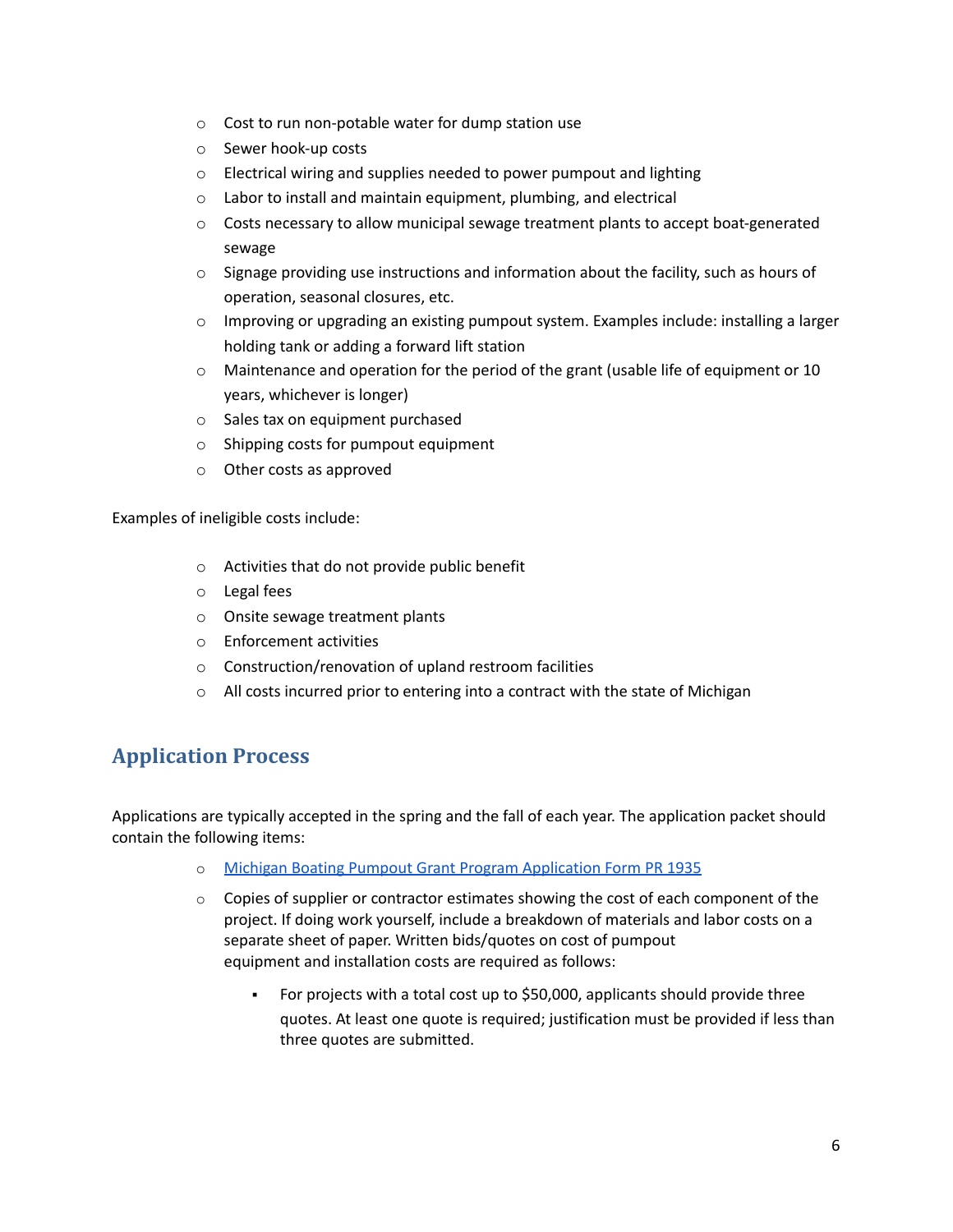- For projects with a total cost over \$50,000, contact the Program Manager (see contact information below) to discuss your application prior to submission. Public posting of bids might be required.
- In both instances, the lowest qualified bidder must be chosen and state staff approval obtained prior to purchase.
- $\circ$  Photographs of the project area where pumpout is to be installed or the work is being done.
- o Maps:
	- Area map (general area of Michigan showing where your marina is located)
	- Site map (county or city map showing where your marina is located)
	- Site vicinity map (map illustrating the exact location of the proposed project)
- $\circ$  Schematic Site Plan showing the layout of the marina, location of where project components will be developed. All project components should be clearly labeled on the plan as appropriate as existing, proposed, sewage connection and trenching lines, holding tank location, etc. (sketches and/or drawings are acceptable.)
- o A Data Universal Numbering System # (DUNS) must be obtained by calling 1-866-705-5711 or on-line at <http://fedgov.dnb.com/webform>
- Grant program staff will review the Application Packet and complete additional paperwork needed for federal submission and approval.
- Grant program staff will then submit the completed Application Packet to the USFWS for acceptance and final grant approval. Notification of application approval will occur after it has been approved by the USFWS.
- Once approved by USFWS, a Grant agreement between the State of Michigan and marina will be signed reflecting 75% of the total costs assumed by the Michigan Boating Pumpout Grant Program and 25% of remaining costs assumed by marina.
- Expenses cannot be incurred until this contract is finalized and signed, except for engineering, which can occur preaward.
- Marinas will be reimbursed for expenses after they are incurred under the terms of the contract and are submitted for reimbursement with supporting paperwork. Please note that funds may not be available to applicants until up to 3 to 6 months after initial approval by Michigan DNR.

#### <span id="page-6-0"></span>**Evaluation Criteria**

Approval of applications will be based on the type of marine sewage disposal facility proposed, geographic location, number of boats served, and cost of the facility. Greater priority will be given to projects that provide increased access to pumpouts and dump stations, taking into account cost considerations to provide the highest benefit for the monies spent.